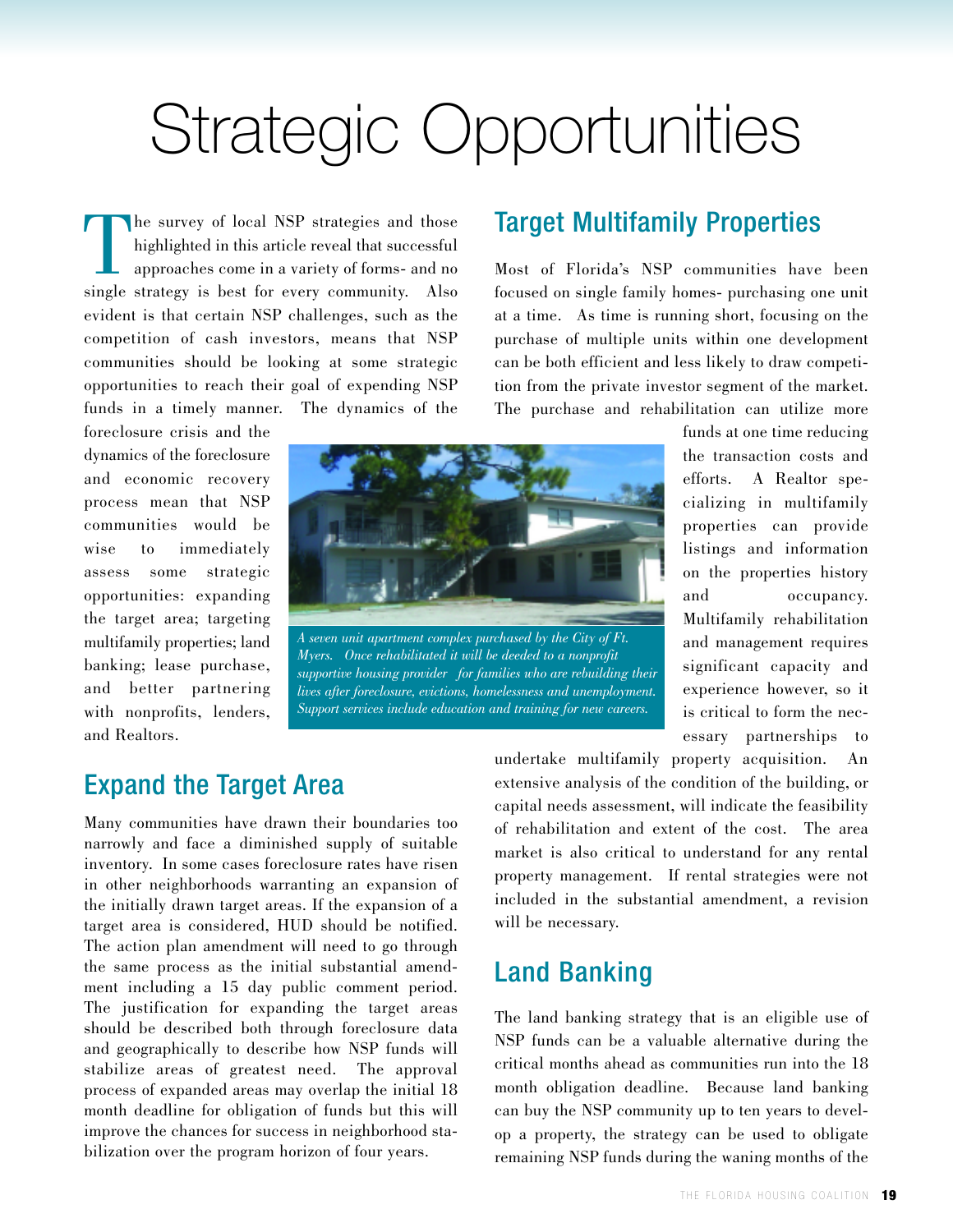program. It is important to note that land banking does not satisfy the 25% low income set aside as this must be shown in the closeout of the first phase of the program. The June 19, 2009 NSP1 Federal Register Bridge Notice added language supporting the use of NSP funds for the operation of land banking expenses. This clarification greatly enhances the attractiveness of this strategy.

Land banking can be combined with demolition activities so that properties that need extensive rehabilitation or are located in flood plains can be acquired, cleared and saved for future use. Compounding the value of the land banking strategy is the use of a community land trust to serve a dual role as a designated land bank entity and to ensure permanent affordability of NSP funded properties.

Community Land Trust programs are up and running in many Florida communities. Most were the result of the boom market conditions, providing an alternative to fee simple

homeownership at a time when homeownership was out of reach for many in the community. Using a community land trust as the vehicle for land banking is an excellent strategy for land management. The NSP homes that are land banked with a community land trust will be preserved through the market re-bound expected to occur within the next five years. The CLT organization can be a valuable partner as they provide a full range of housing development services as well as the capacity to own and manage land. The CLT, in its role as land steward, acquires, develops or rehabilitates properties and supports buyers with enhanced pre and post purchase assistance.

## Land Bank and Land Trust

Land banks and land trusts are defined differently but can be used in combination to implement the NSP long term affordability provisions as well as reserve land for future development as affordable housing. The NSP Rule defines a land bank as a short-term (10 years maximum) means of managing land that may not have a defined purpose and cannot be immediately used due to market conditions. A land trust is a long-term land management tool. The land trust model can be used as a financing mechanism permissible under Eligible Use A of the NSP1.

If land banking is not already one of the NSP communities' strategies, now would be the time to make that amendment; this would be a sound decision that ensures the full use of NSP funding. Coupling the land banking strategy with a community land trust promotes the important public purpose of creating and managing a perpetual stock of affordable housing.

### Increase Realtor, Lender, and Nonprofit **Partnerships**

NSP communities are varied in their approaches to implementing their NSP strategies. Some communities are taking a hands-on approach with the local government taking title to the properties and conducting the rehabilitation through their procurement process using qualified contractors. The homes are then made available to buyers through Realtors or in- house applications. Homeownership counseling is largely conducted by nonprofit organizations that are also providing foreclosure counseling to troubled homeowners.

Realtors have made great efforts to assist buyers but the difficult terrain of identifying properties and making offers on homes that need substantial rehabilitation takes extra effort and lenders are reluctant to escrow rehab funds. Finding financing for families with less than excellent credit has been a tough obstacle in meeting the strict 45 day closing deadlines on the purchase of the home. In those communities with move-in ready homes and willing first mortgage lenders, purchase assistance can succeed but NSP managers need to be watching carefully to ensure that